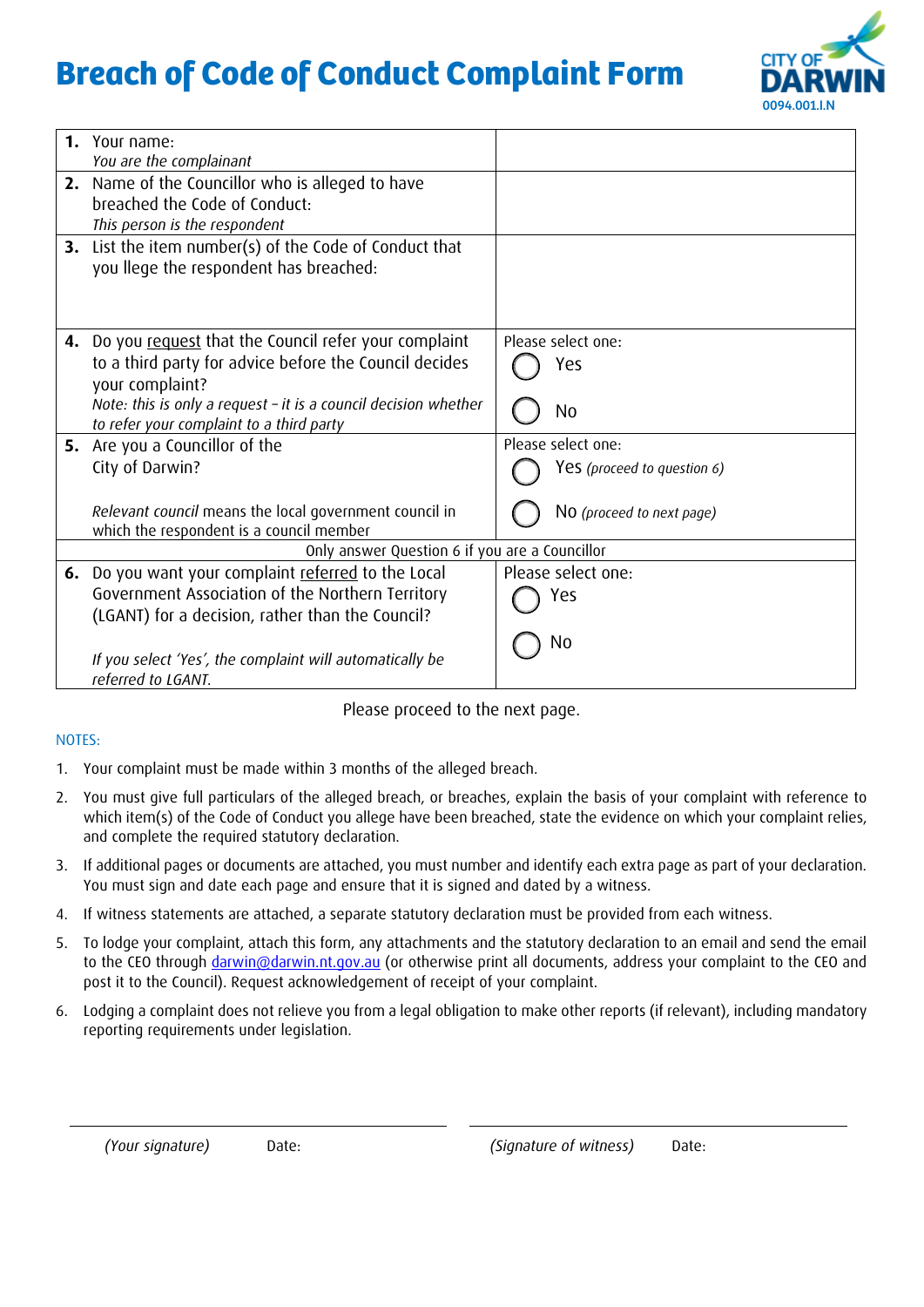**7.** Details of the respondent's alleged breach, or breaches, of the Code of Conduct:

*Detail in full, by stating each item of Code of Conduct alledged to have been breached. Support your claim in relation to each breach with full particulars.* 

**Collection Notice** City of Darwin collects personal information from you, including your personal contact details. We collect this information for the purpose of updating our administrative systems to be able to carry out Council's functions. The *Local Government Act 2019* allows or authorises us to collect this personal information and you may seek access to this information. We will only use your information for the purpose described here. It will not be used or disclosed in any other way unless we have your consent or we are authorised or required by law to do so. If you choose not to provide us with your information, we will be unable to complete your request. Your personal information will be handled in accordance with our Privacy Statement and the *Information Act 2002* (NT). Council's Privacy Statement is available from the City of Darwin, Harry Chan Ave, Darwin or via the Council's website at: www.darwin.nt.gov.